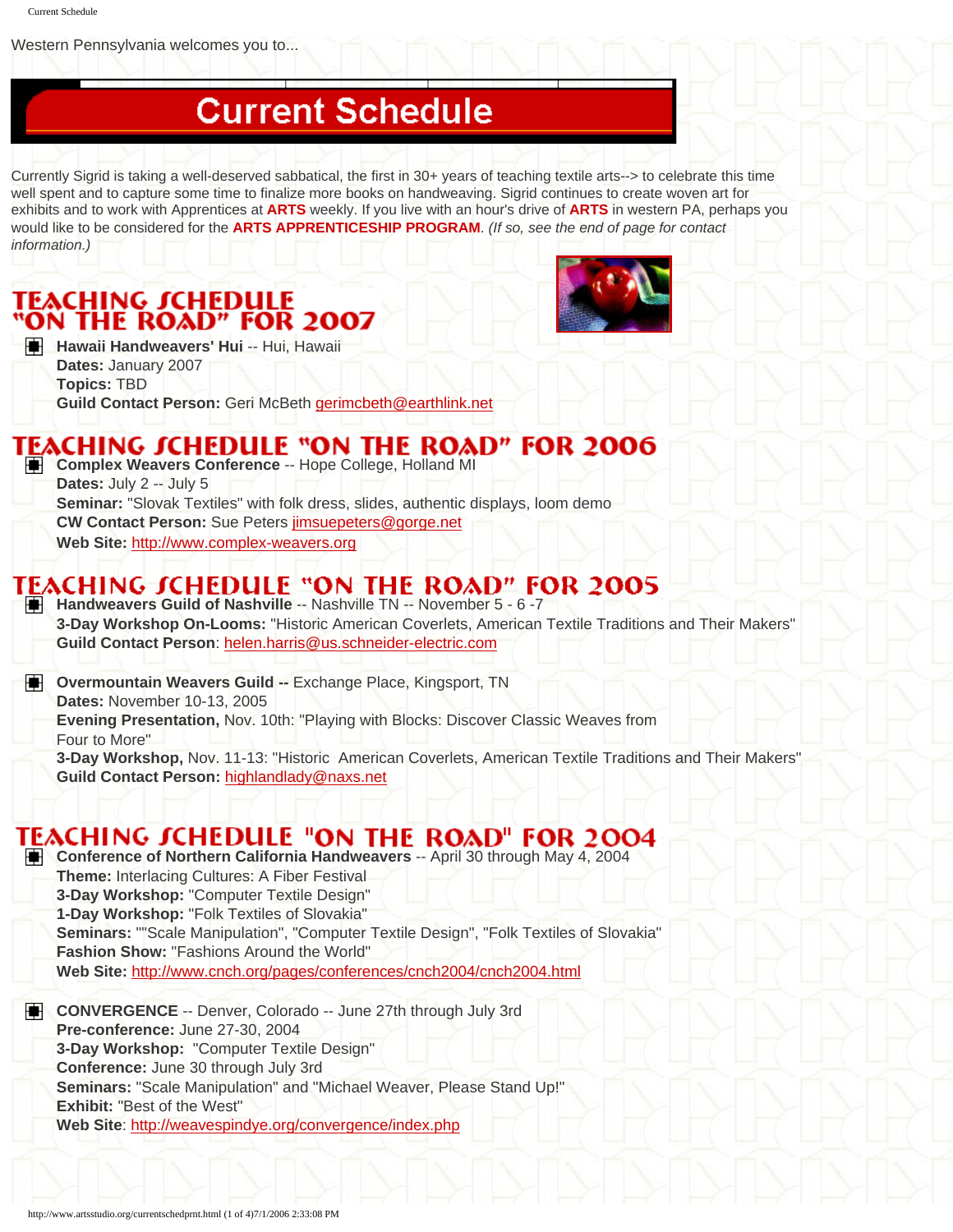|   | Seminars: "Reading Old Drafts", Color and Design Challenges", "Pattern Reduction and Enlargement"<br><b>Study Group Presentation: "Fabric Analysis"</b><br>Web Site: http://complex-weavers.org/2004sr.htm                                                                                                                             |
|---|----------------------------------------------------------------------------------------------------------------------------------------------------------------------------------------------------------------------------------------------------------------------------------------------------------------------------------------|
|   |                                                                                                                                                                                                                                                                                                                                        |
| ŧ | Book Signing -- Borders, Millcreek Mall, Erie, PA -- Saturday Sept. 18th from 2pm.<br>Book Signing -- Barnes and Nobles, Waterworks Mall, Pittsburgh PA -- Sunday Sept. 26th from 1 pm.                                                                                                                                                |
| 倳 | Cuyahoga Weavers Guild -- Cleveland OH -- October 14-15-16<br>3-Day Workshop On-Looms: "Historic Coverlets, American Textile Traditions and Their Makers"                                                                                                                                                                              |
|   | Guild Contact Person: parlin_bill@yahoo.com                                                                                                                                                                                                                                                                                            |
| н | Slovak Heritage Festival -- Pittsburgh PA -- Sunday, November 7th, 2004                                                                                                                                                                                                                                                                |
|   | University of Pittsburgh's "Cathedral of Learning" -- Noon to 5pm                                                                                                                                                                                                                                                                      |
|   | Description: Demonstration of Slovak weaving on a modified loom and Slovak spinning on an authentic sitting distaff,                                                                                                                                                                                                                   |
|   | wearing authentic folk dress from †i‡many Slovakia, folk music and dancers, ethnic foods and gifts.<br>UN Contact Person: Christine Metil -- 412-624-5906                                                                                                                                                                              |
| н | Handweavers Guild of Connecticut -- CT -- November 18-19-20                                                                                                                                                                                                                                                                            |
|   | Workshop: Thursday the 18th and Friday the 19th --                                                                                                                                                                                                                                                                                     |
|   | "Historic Coverlets, American Textile Traditions and their Makers"                                                                                                                                                                                                                                                                     |
|   | Mini-Workshop: Morning, November 20 -- "Fabric Analysis is Fun!"<br>Guild Presentation: Afternoon, November 20 -- "Slovak Folk Textiles"                                                                                                                                                                                               |
|   | Guild Contact Person: Garrett Weaver gweaver1@ix.netcom.com                                                                                                                                                                                                                                                                            |
|   |                                                                                                                                                                                                                                                                                                                                        |
|   | <b>TEACHING JCHEDULE "ON THE ROAD" FOR 2003</b>                                                                                                                                                                                                                                                                                        |
| н | Butler County Spinners and Weavers Guild -- Butler PA -- January 4, 2003<br>PowerPoint Presentation: "Thailand and Laos: Golden Places, Smiling Faces"<br>Contact person: Wini Labrecque strwyr@zoominternet.net                                                                                                                       |
|   | Web Site: www. butlerguild.org/                                                                                                                                                                                                                                                                                                        |
|   | American Textile History Museum -- "Women's' History Month" -- Lowell MA: Mar.8 -- 9                                                                                                                                                                                                                                                   |
|   | Workshop Times: Saturday March 8, 10am to 4 pm<br>Workshop Topic: "Worsted Handspinning -- Folk Traditions of East Central Europe"                                                                                                                                                                                                     |
| н | Description: Prepare and process fibers for handspinning with paddle combs and other folk implements, spin from sitting                                                                                                                                                                                                                |
|   | distaffs to spindles and wheels                                                                                                                                                                                                                                                                                                        |
|   | Lecture Times: Sunday, March 8, 2 p.m.                                                                                                                                                                                                                                                                                                 |
|   | Lecture Topic: "Slovak Folk Textiles"                                                                                                                                                                                                                                                                                                  |
|   | Sigrid will wear authentic folk dress from .i•many, Slovakia.                                                                                                                                                                                                                                                                          |
|   | Description: Join us for slides featuring gorgeous folk dress of Slovakia in East Central Europe, see production techniques for<br>handspinning, handweaving, unique blueprinting methods, the cloth embellished with embroidery, beading, pleating and more.<br>Contact person: Tracy Green tgreen@athm.org<br>Web Site: www.athm.org |
|   |                                                                                                                                                                                                                                                                                                                                        |
|   | Central Ohio Weavers Guild -- Columbus OH: March 14 -- March 16                                                                                                                                                                                                                                                                        |
|   | Workshop Dates: 14-15-16                                                                                                                                                                                                                                                                                                               |
| н | Workshop Topic: "Color and Design Challenges" [On-Looms]<br>Contact person: Sue Briney Brineys@aol.com                                                                                                                                                                                                                                 |
| н | Kanawha Valley Weavers and Spinners Guild -- Charleston, West Virginia: April 10 -- April 12                                                                                                                                                                                                                                           |
|   | Workshop Dates: 10-11-12                                                                                                                                                                                                                                                                                                               |
|   | Workshop Topic: "Color and Design Challenges" [On-Looms]<br>Contact person: Betty McMullen emmcmullen@charter.net. or Nan Bedick nbedick@mindspring.com                                                                                                                                                                                |
|   |                                                                                                                                                                                                                                                                                                                                        |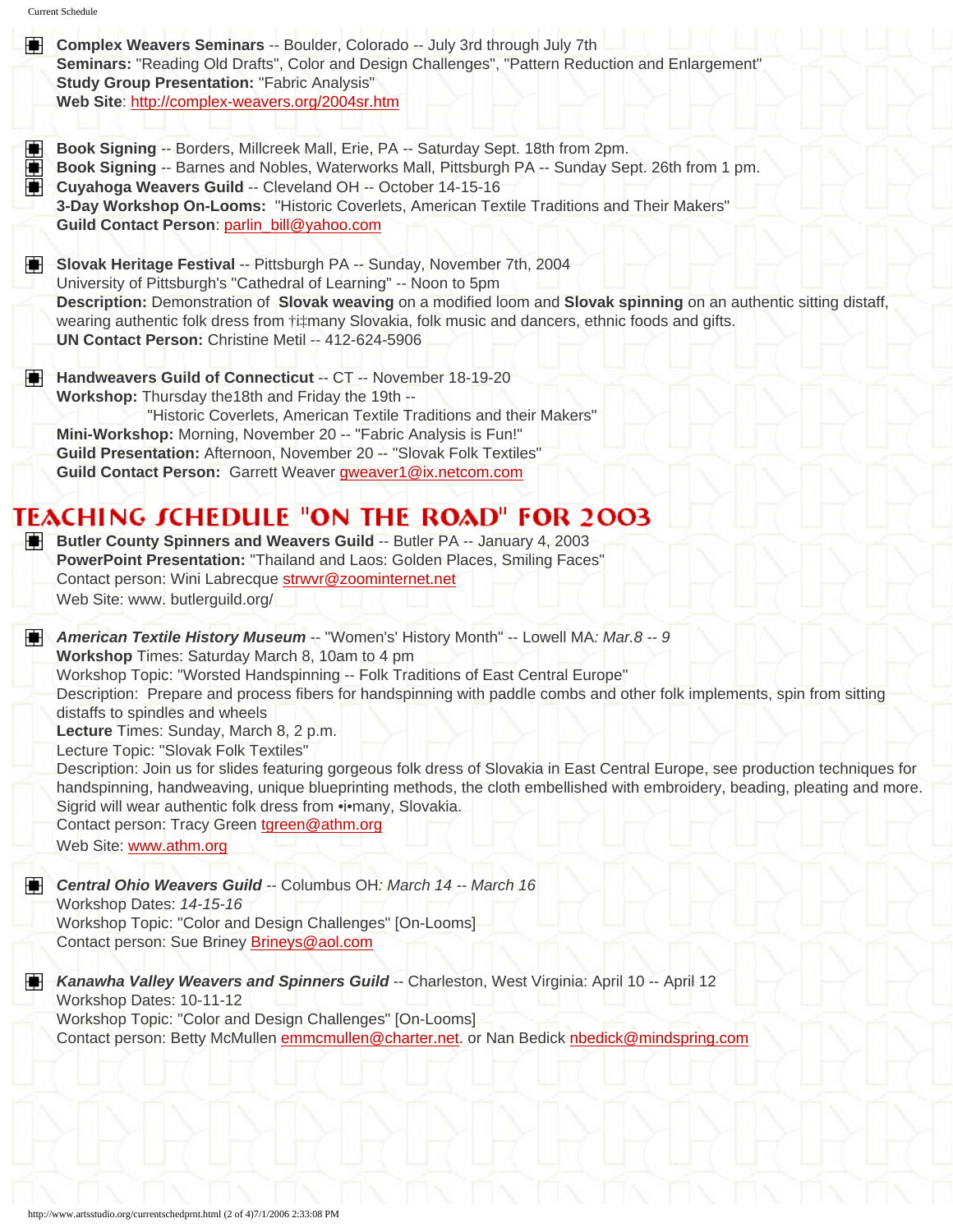#### H. **Butler County Weavers and Spinners Guild -- Butler Pennsylvania**

October 17 -- October 19 Workshop Dates: 17-18-19 Workshop Topic: "Color and Design Challenges" [On-Looms] Contact person: Wini Labrecque [strwvr@zoominternet.net](mailto:strwvr@zoominternet.net)  Web Site: www. butlerquild.org



 **Butler County Weavers and Spinners' Guild Workshop**  *Note each person's handwoven samples... "stuck" wherever! (Click on the photo to link to the Butler Guild Web Site.)*

### **TEACHING JCHEDULE "ON THE ROAD" FOR FALL 2002**

In addition to individual and group classes at the ARTS STUDIO... upcoming keynotes, lectures, presentations, slide programs, seminars and workshops include the following. Wish to join me for a workshop? A contact person is included where possible for all workshops...



#### *Tour of SE Asia*

*Thailand from Bangkok to Chiang Mai through the US Embassy: September 12 through September 24, 2002 [Flight overnights Tokyo]*: Presentations and Symposium Topics include: "Historic American Textiles -- Adventures in Research", Textile Conservation -- Caring for your Textile Collection" and "Textile Analysis -- Discovery and Documentation" at 5 venues. Opening of the Exhibition on "Art in Embassies Program" at the Ambassador's Residence September 23rd which included my piece "Aztec Gold: Music of the Stars", dinner for 200, award and Fashion Show of antique Thai textiles.

**Tour of Laos from Vientiane to Luang Prabang through the US Embassy:** September 24 through October 1: Presentations and Topics include: "Historic American Textiles", Textile Conservation" and "Textile Analysis" at 5 venues.

*Click on "Teaching Topics" for information on Sigrid's PowerPoint Presentation "Textiles of Thailand and Laos: Golden Places, Smiling Faces".* 

*Tour of California*